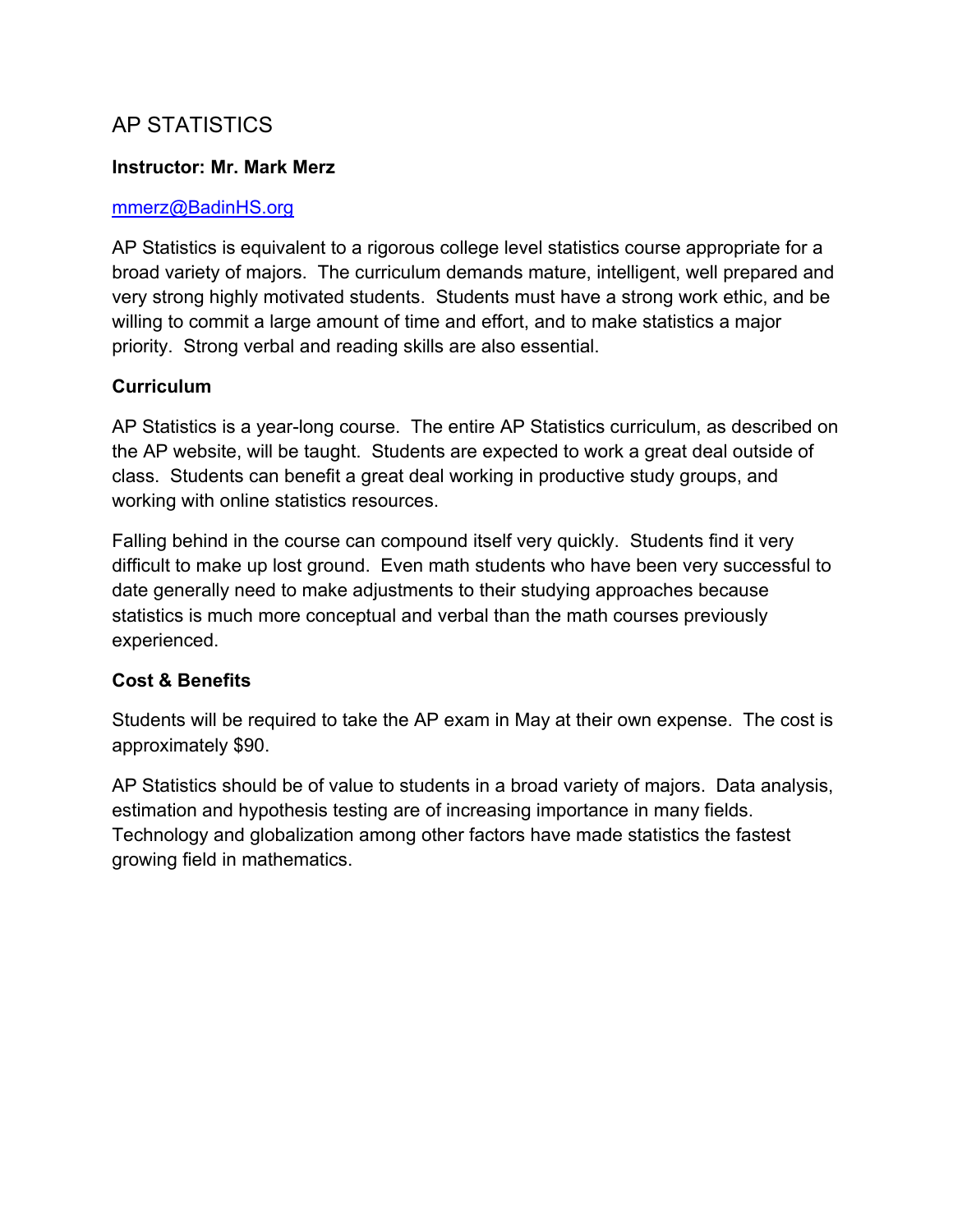# AP STATISTICS CONTRACT

AP Statistics is equivalent to a rigorous college level statistics course appropriate for a large variety of majors. The curriculum demands mature, intelligent, well prepared and very strong highly motivated students who are willing to commit a large amount of time and effort, and to make statistics a major priority. Strong reading and verbal skills are also essential.

This contract expresses the student's commitment to the demands of the course.

### **Curriculum**

AP Statistics is a year-long course. The entire AP Statistics curriculum will be taught. Statistics offers the opportunity to become a better learner. Students can expect to need to make adjustments to their studying approaches because statistics is much more conceptual and verbal than the math courses previously experienced.

### Cost

Students will be required to take the AP exam in May at their own expense. The cost is approximately \$90

## **Attendance**

Attendance for class is MANDATORY. The fast pace, intensity, need to master a tightly nuanced new vocabulary, rigor and dependence of each class on preceding classes make it virtually impossible to be successful, or to make up lost ground, with more than a very small number of absences. The class is being taught as a college level class. Absences in excess of 12 for the entire year may result in the course status being dropped from AP to ACP. ANY non-retreat absence will count toward these 12 or more. Many students will encounter significant difficulty with total absences significantly fewer than 12.

## **Carefully read each of the following terms. Initial each item in the space provided. When finished, sign and date the contract and return to Mark Merz, prior to noon on May 4, 2018.**

I understand that if I do not wish to take AP Statistics during the next academic school , I must drop by May 11. Otherwise, I will be unable to drop.

\_\_\_\_\_ I understand that there will be summer assignments to be completed for this course